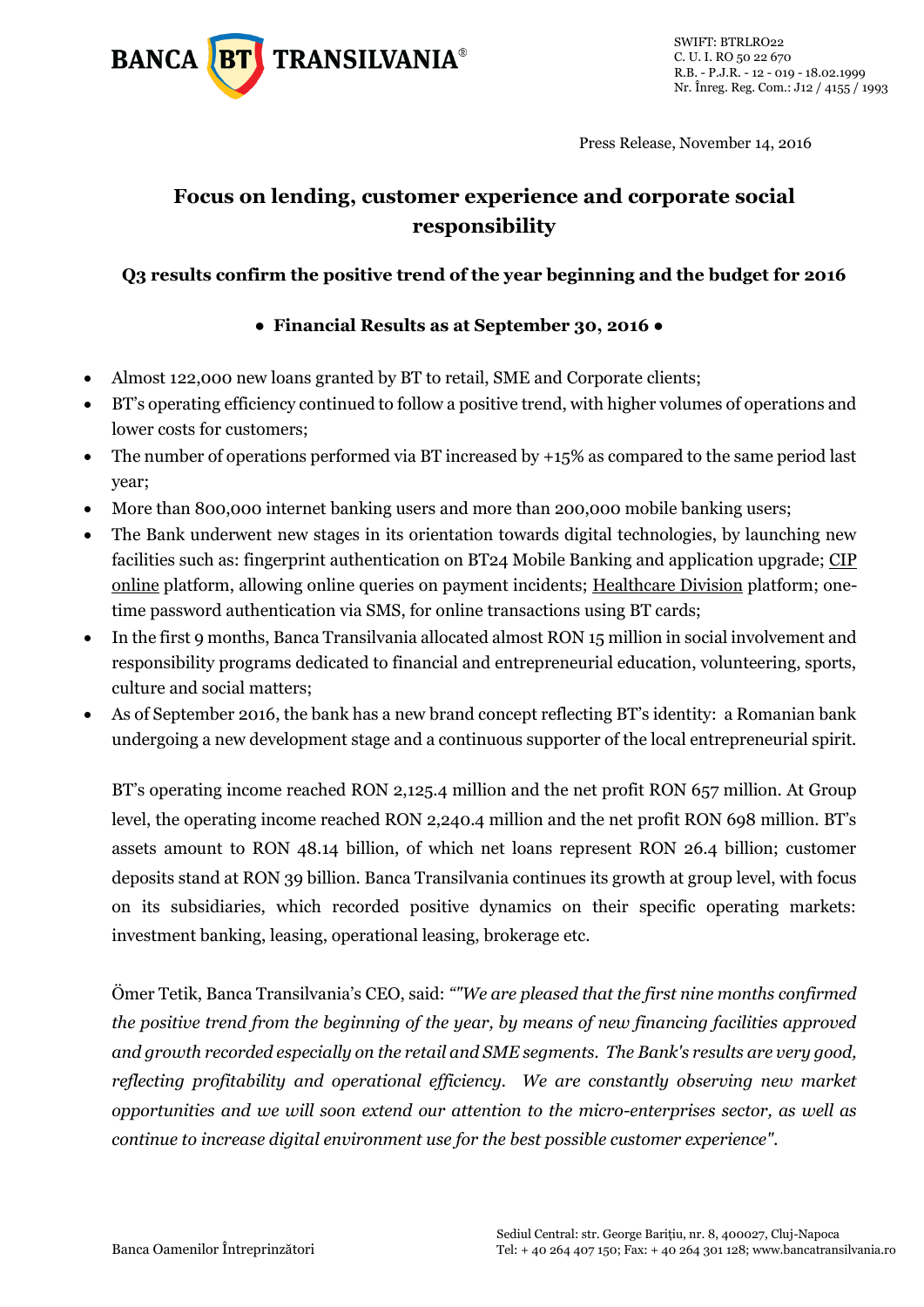# **BANCA BT** TRANSILVANIA®

#### **Banca Transilvania's Q3 2016 results:**

- Banca Transilvania's net profit amounts to RON 657 million, whereas that of the Group amounts to RON 698 million.
- Commission income grew by 15.3%.
- BT's operating efficiency confirms the trend from the first semester of this year, with a cost/income ratio of 40%. Excluding the profit of RON 185 million resulting from the Visa Europe transaction, the cost/income ratio stays at a comfortable level of 43%.
- Almost 13,000 new loans granted by BT to the SME sector in the first 9 months.
- Between January-September 2016, at gross level and prior to the registration of write-offs, BT's loans recorded a balanced increase of 6.3% among all business lines, which stands for a 8.2% increase of the bank's organic balance sheet, without taking into account the portfolio acquired from Volksbank.
- Customers acquired from Volksbank Romania contracted about 70,000 products offered by Banca Transilvania.
- The loan/deposit ratio reached 72% at the end of Q3 2016.
- As at September 30, 2016, Banca Transilvania's portfolio counted 2.74 million cards, generating transactions almost 25% higher relative to the similar period of the previous year. The bank's market share in terms of card transaction volume is 20%. BT counts over 310,000 credit cards, enrolled in the STAR loyalty program.

## **Other financial information:**

- As at September 30, 2016, BT booked net expenses with depreciation adjustments and provisions of RON 510.1 million (including the impact of write-offs amounting to RON 1,719 million); the largest portion of the provisions booked as expenses in Q3 2016 serves BT's endeavor to enhance the quality of its assets and is in line with the bank's conservative approach in terms of credit risk management;
- Non-performing loans PAR >90 represent 5.55% of Banca Transilvania's total loan portfolio, a significant improvement compared to the 9.75% as at the end of 2015;
- The coverage of non-performing loans with related provisions and mortgage collateral remains at a comfortable level of 123.32% and in line with the bank's risk appetite;
- The bank's CAR is 19.12%, taking into account the profit for the first 9 months of 2016 (16.91% without profit).
- Banca Transilvania continued its involvement in the local community, allocating almost 15 million RON to this endeavor. Main programs: Cluj Has Soul (foundation providing educational support and career guidance to underprivileged young people); Transilvania Forest (3rd reforestation mission with voluntary participation); Financial ABT (extensive financial education program dedicated to children all over the country, attended by more than 10,000 students); EMBA